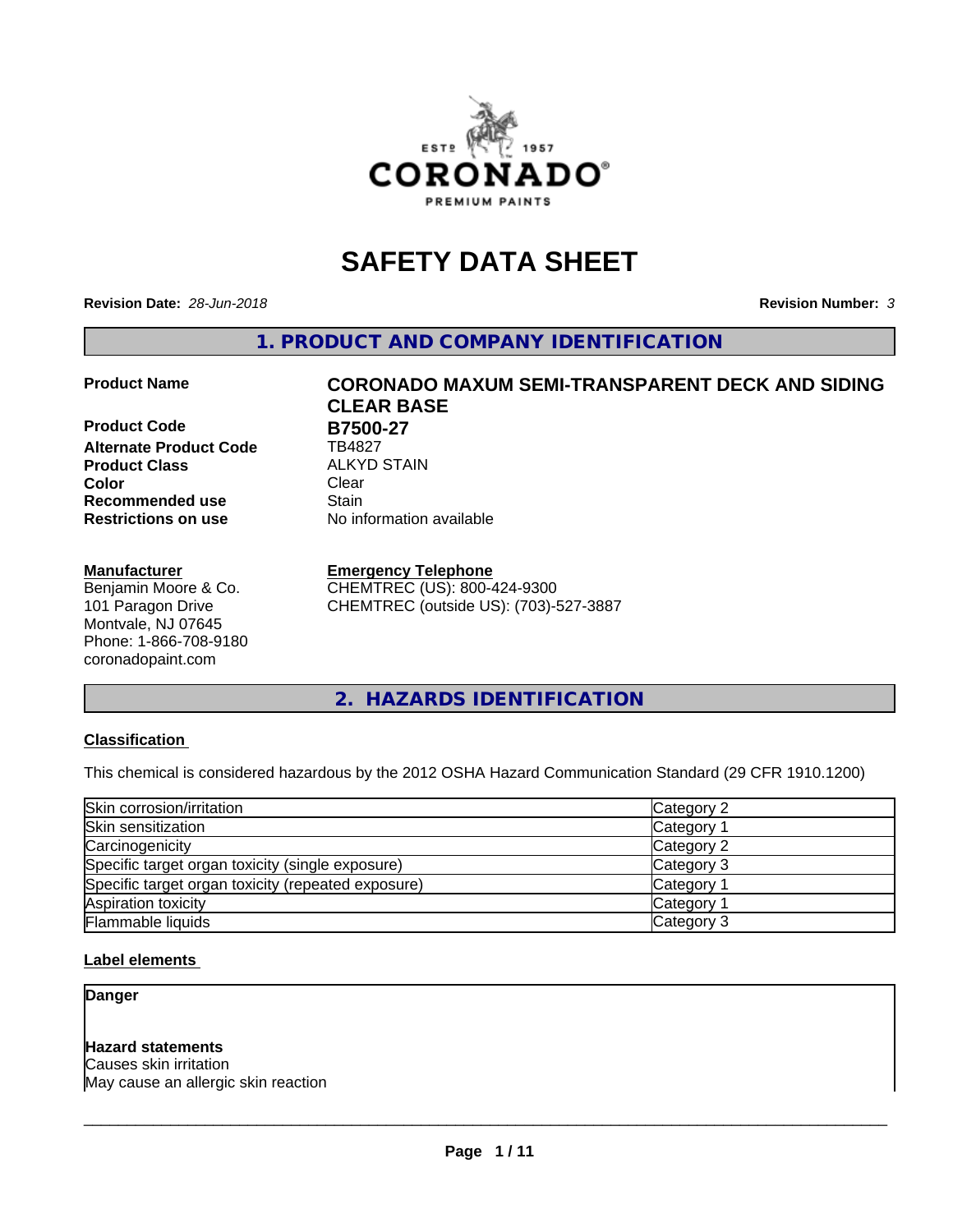# B7500-27 - CORONADO MAXUM<br>SEMI-TRANSPARENT DECK AND SIDING CLEAR<br>BASE **SEMI-TRANSPARENT DECK AND SIDING CLEAR BASE**

Suspected of causing cancer May cause drowsiness or dizziness Causes damage to organs through prolonged or repeated exposure May be fatal if swallowed and enters airways Flammable liquid and vapor



**Appearance** liquid **Odor** solvent

# **Precautionary Statements - Prevention**

Obtain special instructions before use Do not handle until all safety precautions have been read and understood Use personal protective equipment as required Wash face, hands and any exposed skin thoroughly after handling Contaminated work clothing should not be allowed out of the workplace Wear protective gloves Do not breathe dust/fume/gas/mist/vapors/spray Do not eat, drink or smoke when using this product Use only outdoors or in a well-ventilated area Keep away from heat, hot surfaces, sparks, open flames and other ignition sources. No smoking Keep container tightly closed Ground/bond container and receiving equipment Use explosion-proof electrical/ventilating/lighting/equipment Use only non-sparking tools Take precautionary measures against static discharge Keep cool

# **Precautionary Statements - Response**

IF exposed or concerned: Get medical advice/attention **Skin** If skin irritation or rash occurs: Get medical advice/attention IF ON SKIN (or hair): Remove/Take off immediately all contaminated clothing. Rinse skin with water/shower Wash contaminated clothing before reuse **Inhalation** IF INHALED: Remove victim to fresh air and keep atrest in a position comfortable for breathing **Ingestion** IF SWALLOWED: Immediately call a POISON CENTER or doctor/physician Do NOT induce vomiting **Fire** In case of fire: Use CO2, dry chemical, or foam for extinction

# **Precautionary Statements - Storage**

Store locked up

Store in a well-ventilated place. Keep container tightly closed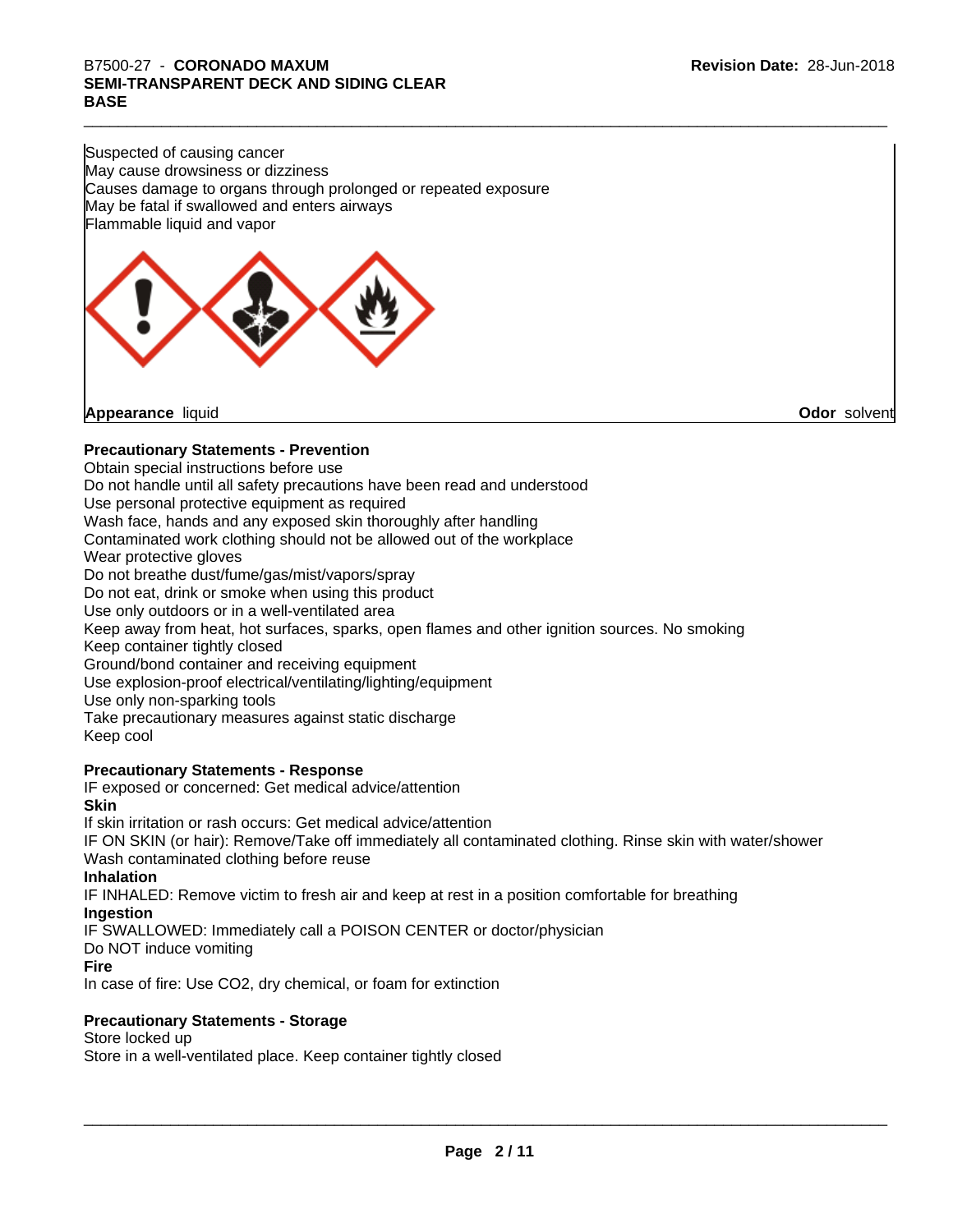Dispose of contents/container to an approved waste disposal plant

#### **Hazards not otherwise classified (HNOC)**

Rags, steel wool or waste soaked with this product may spontaneously catch fire if improperly discarded

#### **Other information**

No information available

# **3. COMPOSITION/INFORMATION ON INGREDIENTS**

| <b>Chemical name</b>                                      | <b>CAS No.</b> | Weight-% |
|-----------------------------------------------------------|----------------|----------|
| Distillates, petroleum, hydrotreated light                | 64742-47-8     | 40       |
| Stoddard solvent                                          | 8052-41-3      | 25       |
| 1H-Isoindole-1,3(2H)-dione,<br>2-[(trichloromethyl)thio]- | 133-07-3       |          |
| 1,2,4-Trimethylbenzene                                    | 95-63-6        |          |
| Cobalt bis(2-ethylhexanoate)                              | 136-52-7       | 0.5      |
| Methyl ethyl ketoxime                                     | 96-29-7        | 0.5      |

|                                                  | 4. FIRST AID MEASURES                                                                                                                                                                                                               |
|--------------------------------------------------|-------------------------------------------------------------------------------------------------------------------------------------------------------------------------------------------------------------------------------------|
| <b>General Advice</b>                            | If symptoms persist, call a physician. Show this safety data sheet to the doctor in<br>attendance.                                                                                                                                  |
| <b>Eye Contact</b>                               | Immediately flush with plenty of water. After initial flushing, remove any contact<br>lenses and continue flushing for at least 15 minutes. Keep eye wide open while<br>rinsing. If symptoms persist, call a physician.             |
| <b>Skin Contact</b>                              | Wash off immediately with soap and plenty of water while removing all<br>contaminated clothes and shoes. If skin irritation persists, call a physician. Wash<br>clothing before reuse. Destroy contaminated articles such as shoes. |
| Inhalation                                       | Move to fresh air. If symptoms persist, call a physician.<br>If not breathing, give artificial respiration. Call a physician immediately.                                                                                           |
| Ingestion                                        | Clean mouth with water and afterwards drink plenty of water. Do not induce<br>vomiting without medical advice. Never give anything by mouth to an unconscious<br>person. Consult a physician.                                       |
| <b>Protection Of First-Aiders</b>                | Use personal protective equipment.                                                                                                                                                                                                  |
| <b>Most Important</b><br><b>Symptoms/Effects</b> | May cause allergic skin reaction.                                                                                                                                                                                                   |
| <b>Notes To Physician</b>                        | Treat symptomatically.                                                                                                                                                                                                              |
|                                                  | 5. FIRE-FIGHTING MEASURES                                                                                                                                                                                                           |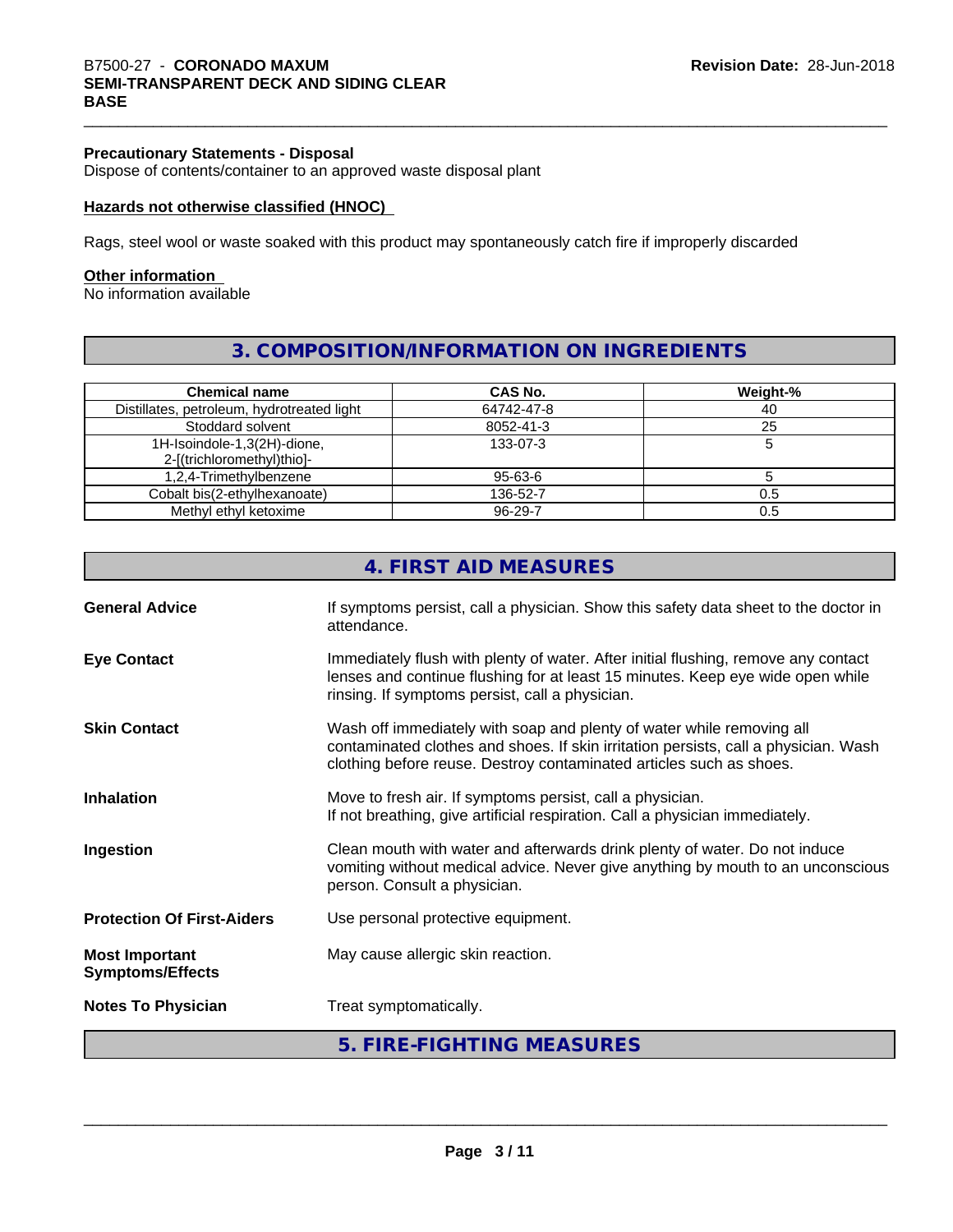| <b>NFPA Legend</b>                                                               |                 |                                |                                                                                                                                                                                                                                             |
|----------------------------------------------------------------------------------|-----------------|--------------------------------|---------------------------------------------------------------------------------------------------------------------------------------------------------------------------------------------------------------------------------------------|
| Health: 1<br><b>NFPA</b>                                                         | Flammability: 2 | <b>Instability: 0</b>          | <b>Special: Not Applicable</b>                                                                                                                                                                                                              |
| Lower flammability limit:<br><b>Upper flammability limit:</b>                    |                 | Not available<br>Not available |                                                                                                                                                                                                                                             |
| <b>Flammability Limits In Air</b>                                                |                 |                                |                                                                                                                                                                                                                                             |
| <b>Flash Point Data</b><br>Flash Point (°F)<br>Flash Point (°C)<br><b>Method</b> |                 | 105.0<br>40.6<br><b>PMCC</b>   |                                                                                                                                                                                                                                             |
| <b>Sensitivity To Static Discharge</b>                                           |                 | Yes                            |                                                                                                                                                                                                                                             |
| <b>Sensitivity To Mechanical Impact</b>                                          |                 | N <sub>0</sub>                 |                                                                                                                                                                                                                                             |
| <b>Specific Hazards Arising From The Chemical</b>                                |                 | vapors.                        | Combustible material. Closed containers may rupture if<br>exposed to fire or extreme heat. Keep product and empty<br>container away from heat and sources of ignition. Thermal<br>decomposition can lead to release of irritating gases and |
| <b>Protective Equipment And Precautions For</b><br><b>Firefighters</b>           |                 | and full protective gear.      | As in any fire, wear self-contained breathing apparatus<br>pressure-demand, MSHA/NIOSH (approved or equivalent)                                                                                                                             |
| <b>Suitable Extinguishing Media</b>                                              |                 | surrounding environment.       | Foam, dry powder or water. Use extinguishing measures<br>that are appropriate to local circumstances and the                                                                                                                                |

- 0 Not Hazardous
- 1 Slightly
- 2 Moderate
- 3 High
- 4 Severe

*The ratings assigned are only suggested ratings, the contractor/employer has ultimate responsibilities for NFPA ratings where this system is used.*

*Additional information regarding the NFPA rating system is available from the National Fire Protection Agency (NFPA) at www.nfpa.org.*

# **6. ACCIDENTAL RELEASE MEASURES**

| <b>Personal Precautions</b>      | Use personal protective equipment. Remove all sources of ignition.                                                                                                                                                                                                                                         |
|----------------------------------|------------------------------------------------------------------------------------------------------------------------------------------------------------------------------------------------------------------------------------------------------------------------------------------------------------|
| <b>Other Information</b>         | Prevent further leakage or spillage if safe to do so. Do not allow material to<br>contaminate ground water system. Prevent product from entering drains. Do not<br>flush into surface water or sanitary sewer system. Local authorities should be<br>advised if significant spillages cannot be contained. |
| <b>Environmental precautions</b> | See Section 12 for additional Ecological Information.                                                                                                                                                                                                                                                      |
| <b>Methods for Cleaning Up</b>   | Dam up. Soak up with inert absorbent material. Pick up and transfer to properly                                                                                                                                                                                                                            |
|                                  |                                                                                                                                                                                                                                                                                                            |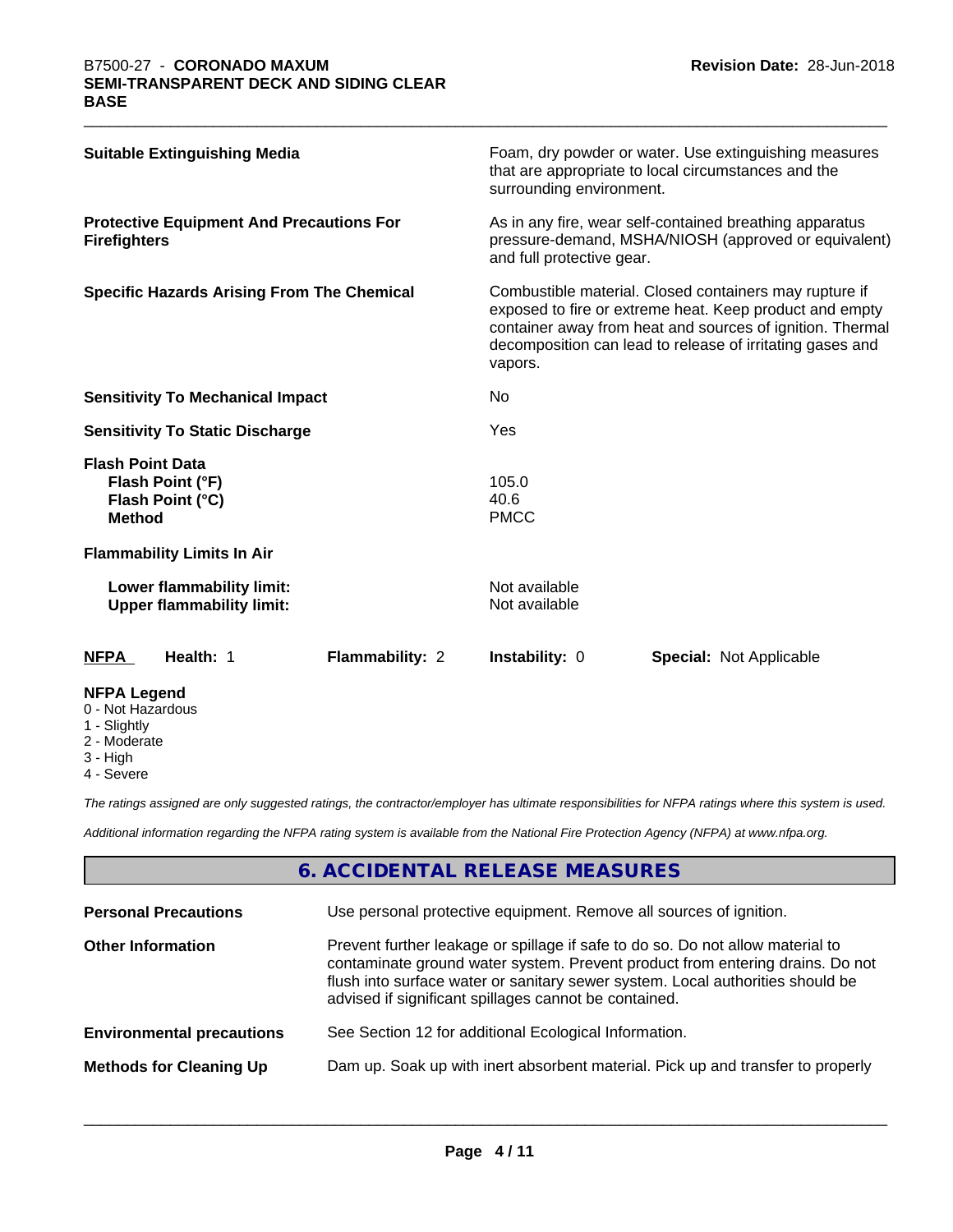labeled containers. Clean contaminated surface thoroughly.

|                               | 7. HANDLING AND STORAGE                                                                                                                                                                                                                                                                                                                                                                       |
|-------------------------------|-----------------------------------------------------------------------------------------------------------------------------------------------------------------------------------------------------------------------------------------------------------------------------------------------------------------------------------------------------------------------------------------------|
| Handling                      | Use only in area provided with appropriate exhaust ventilation. Do not breathe<br>vapors or spray mist. Wear personal protective equipment. Take precautionary<br>measures against static discharges. To avoid ignition of vapors by static electricity<br>discharge, all metal parts of the equipment must be grounded. Keep away from<br>open flames, hot surfaces and sources of ignition. |
| <b>Storage</b>                | Keep containers tightly closed in a dry, cool and well-ventilated place. Keep away<br>from heat. Keep away from open flames, hot surfaces and sources of ignition.<br>Keep in properly labeled containers. Keep out of the reach of children.                                                                                                                                                 |
|                               | <b>DANGER</b> - Rags, steel wool or waste soaked with this product may<br>spontaneously catch fire if improperly discarded. Immediately after use, place<br>rags, steel wool or waste in a sealed water-filled metal container.                                                                                                                                                               |
| <b>Incompatible Materials</b> | Incompatible with strong acids and bases and strong oxidizing agents.                                                                                                                                                                                                                                                                                                                         |
|                               | 8. EXPOSURE CONTROLS / PERSONAL PROTECTION                                                                                                                                                                                                                                                                                                                                                    |

# **Exposure Limits**

| <b>Chemical name</b> | <b>ACGIH TLV</b>        | <b>OSHA PEL</b>                        |
|----------------------|-------------------------|----------------------------------------|
| Stoddard solvent     | <b>TWA</b><br>$100$ ppm | <b>TWA</b><br>500 ppm -                |
|                      |                         | 2900 mg/m <sup>3</sup> -<br><b>TWA</b> |

# **Legend**

**Engineering Measures** Ensure adequate ventilation, especially in confined areas.

#### **Personal Protective Equipment**

| Safety glasses with side-shields.<br>Long sleeved clothing. Protective gloves.<br>In operations where exposure limits are exceeded, use a NIOSH approved<br>respirator that has been selected by a technically qualified person for the specific<br>work conditions. When spraying the product or applying in confined areas, wear a<br>NIOSH approved respirator specified for paint spray or organic vapors. |
|----------------------------------------------------------------------------------------------------------------------------------------------------------------------------------------------------------------------------------------------------------------------------------------------------------------------------------------------------------------------------------------------------------------|
| Avoid contact with skin, eyes and clothing. Remove and wash contaminated<br>clothing before re-use. Wash thoroughly after handling. When using do not eat,<br>drink or smoke.                                                                                                                                                                                                                                  |
|                                                                                                                                                                                                                                                                                                                                                                                                                |

# **9. PHYSICAL AND CHEMICAL PROPERTIES**

**Appearance** liquid<br> **Odor** solver **Odor** solvent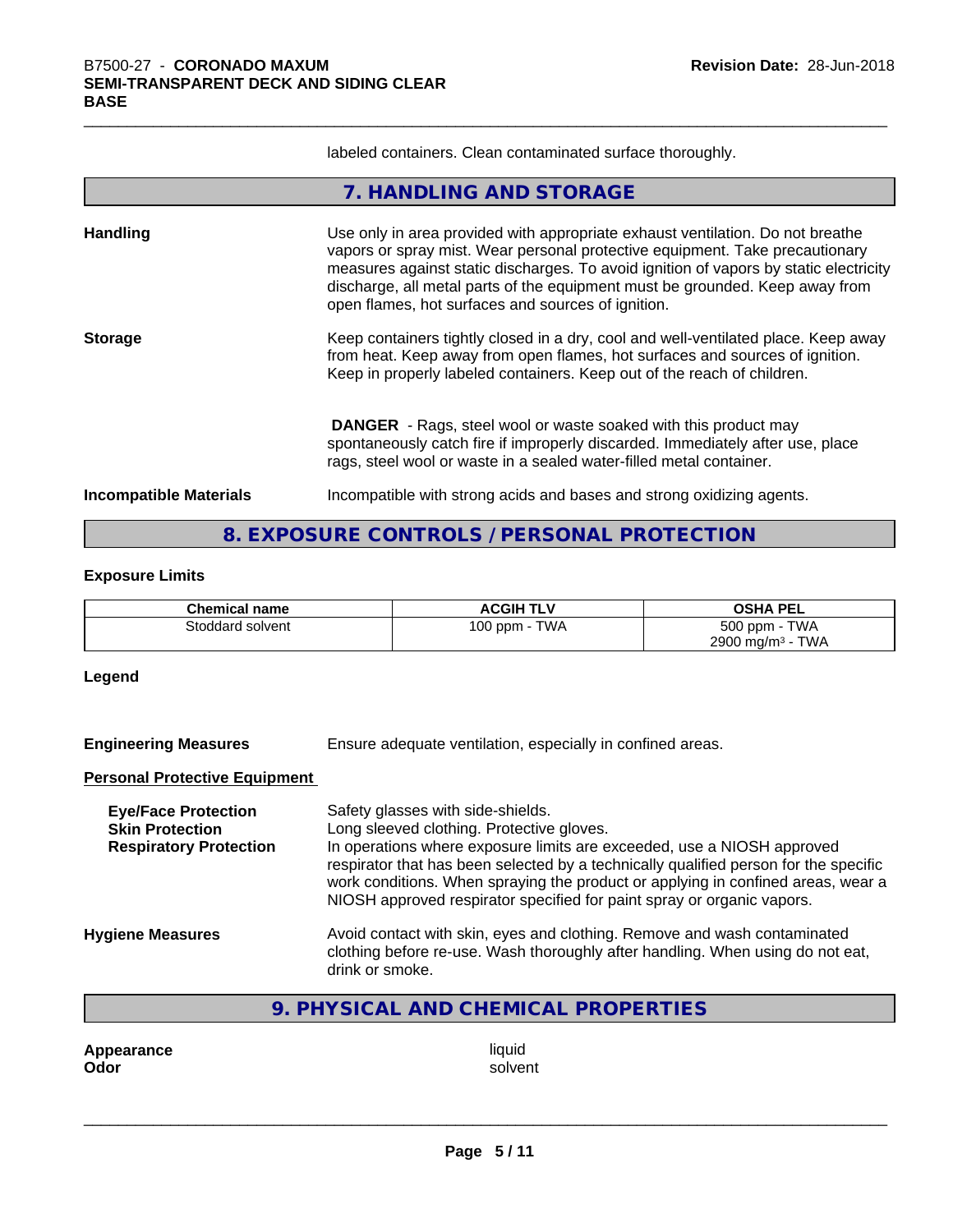**Odor Threshold**<br> **Density (Ibs/qal)**<br> **Density (Ibs/qal)**<br> **Density (Ibs/qal)**<br> **Density (Ibs/qal) Density (Ibs/gal)** 7.25 - 7.35<br> **Specific Gravity** 6.87 - 0.89 **Specific Gravity pH** No information available **Viscosity (cps)** No information available **Solubility(ies)** No information available **Water solubility** No information available **Evaporation Rate No information available No information available Vapor pressure @20 °C (kPa)** No information available **Vapor density No information available No information available Wt. % Solids** 35 - 45 **Vol. % Solids** 25 - 35 **Wt. % Volatiles Vol. % Volatiles** 65 - 75 **VOC Regulatory Limit (g/L)** <550 **Boiling Point (°F)** 279.0 **Boiling Point (°C)** 137.0 **Freezing Point (°F)**<br> **Freezing Point (°C)**<br> **Freezing Point (°C)**<br> **No information available Flash Point (°F)** 105.0 **Flash Point (°C)** 40.6 **Method** PMCC **Flammability (solid, gas)**<br> **Commability limit:**<br>
Under flammability limit:<br>
No information available **Upper flammability limit:**<br> **Lower flammability limit:** No information available<br>
No information available **Lower flammability limit: Autoignition Temperature (°F)** No information available **Autoignition Temperature (°C)** No information available **Decomposition Temperature (°F)** No information available **Decomposition Temperature (°C)** No information available **Partition coefficient Contract Community No information available** 

**Freezing Point (°C)** No information available

# **10. STABILITY AND REACTIVITY**

| <b>Reactivity</b>                         | Not Applicable                                                                           |
|-------------------------------------------|------------------------------------------------------------------------------------------|
| <b>Chemical Stability</b>                 | Stable under normal conditions. Hazardous polymerisation<br>does not occur.              |
| <b>Conditions to avoid</b>                | Keep away from open flames, hot surfaces, static<br>electricity and sources of ignition. |
| <b>Incompatible Materials</b>             | Incompatible with strong acids and bases and strong<br>oxidizing agents.                 |
| <b>Hazardous Decomposition Products</b>   | Thermal decomposition can lead to release of irritating<br>gases and vapors.             |
| <b>Possibility of hazardous reactions</b> | None under normal conditions of use.                                                     |

# **11. TOXICOLOGICAL INFORMATION**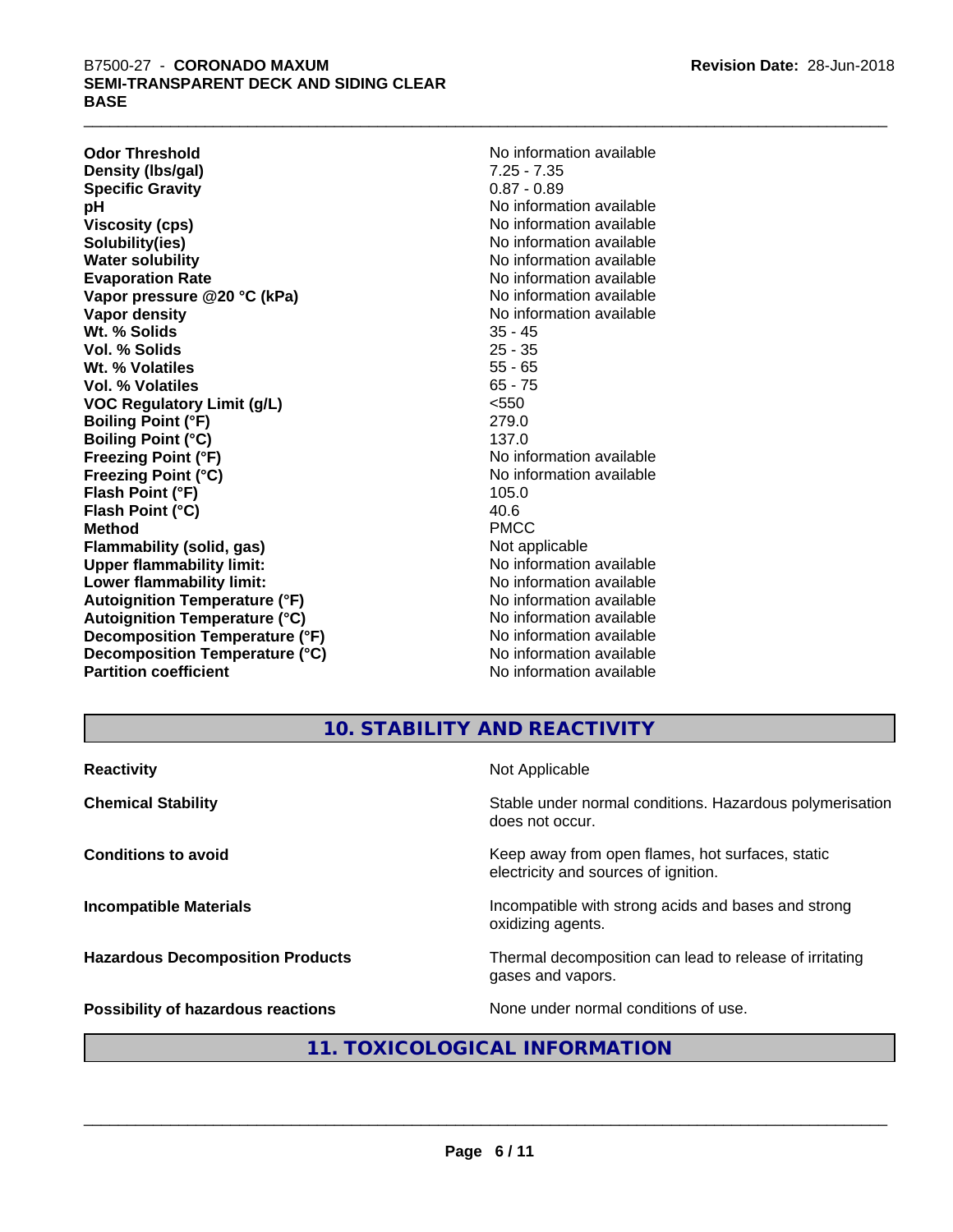| <b>Product Information</b>               |                                                                                                                                                                                                                                      |
|------------------------------------------|--------------------------------------------------------------------------------------------------------------------------------------------------------------------------------------------------------------------------------------|
| Information on likely routes of exposure |                                                                                                                                                                                                                                      |
| <b>Principal Routes of Exposure</b>      | Eye contact, skin contact and inhalation.                                                                                                                                                                                            |
| <b>Acute Toxicity</b>                    |                                                                                                                                                                                                                                      |
| <b>Product Information</b>               | Repeated or prolonged exposure to organic solvents may lead to permanent brain<br>and nervous system damage. Intentional misuse by deliberately concentrating and<br>inhaling vapors may be harmful or fatal.                        |
|                                          | Symptoms related to the physical, chemical and toxicological characteristics                                                                                                                                                         |
| <b>Symptoms</b>                          | No information available.                                                                                                                                                                                                            |
|                                          | Delayed and immediate effects as well as chronic effects from short and long-term exposure                                                                                                                                           |
| Eye contact                              | Contact with eyes may cause irritation.                                                                                                                                                                                              |
| <b>Skin contact</b>                      | May cause skin irritation and/or dermatitis. Prolonged skin contact may defat the<br>skin and produce dermatitis.                                                                                                                    |
| Ingestion                                | Ingestion may cause irritation to mucous membranes. Small amounts of this<br>product aspirated into the respiratory system during ingestion or vomiting may<br>cause mild to severe pulmonary injury, possibly progressing to death. |
| <b>Inhalation</b>                        | High vapor / aerosol concentrations are irritating to the eyes, nose, throat and<br>lungs and may cause headaches, dizziness, drowsiness, unconsciousness, and<br>other central nervous system effects.                              |
| <b>Sensitization</b>                     | May cause an allergic skin reaction.                                                                                                                                                                                                 |
| <b>Neurological Effects</b>              | No information available.                                                                                                                                                                                                            |
| <b>Mutagenic Effects</b>                 | No information available.                                                                                                                                                                                                            |
| <b>Reproductive Effects</b>              | No information available.                                                                                                                                                                                                            |
| <b>Developmental Effects</b>             | No information available.                                                                                                                                                                                                            |
| <b>Target organ effects</b>              | No information available.                                                                                                                                                                                                            |
| <b>STOT - repeated exposure</b>          | No information available.                                                                                                                                                                                                            |
| <b>STOT - single exposure</b>            | No information available.                                                                                                                                                                                                            |
| Other adverse effects                    | No information available.                                                                                                                                                                                                            |
| <b>Aspiration Hazard</b>                 | May be harmful if swallowed and enters airways. Small amounts of this product<br>aspirated into the respiratory system during ingestion or vomiting may cause mild<br>to severe pulmonary injury, possibly progressing to death.     |

# **Numerical measures of toxicity**

**The following values are calculated based on chapter 3.1 of the GHS document**

| ATEmix (oral)                           | 11906 mg/kg |
|-----------------------------------------|-------------|
| <b>ATEmix (dermal)</b>                  | 5183 mg/kg  |
| ATEmix (inhalation-dust/mist) 55.1 mg/L |             |

#### **Component Information**

#### **Acute Toxicity**

Distillates, petroleum, hydrotreated light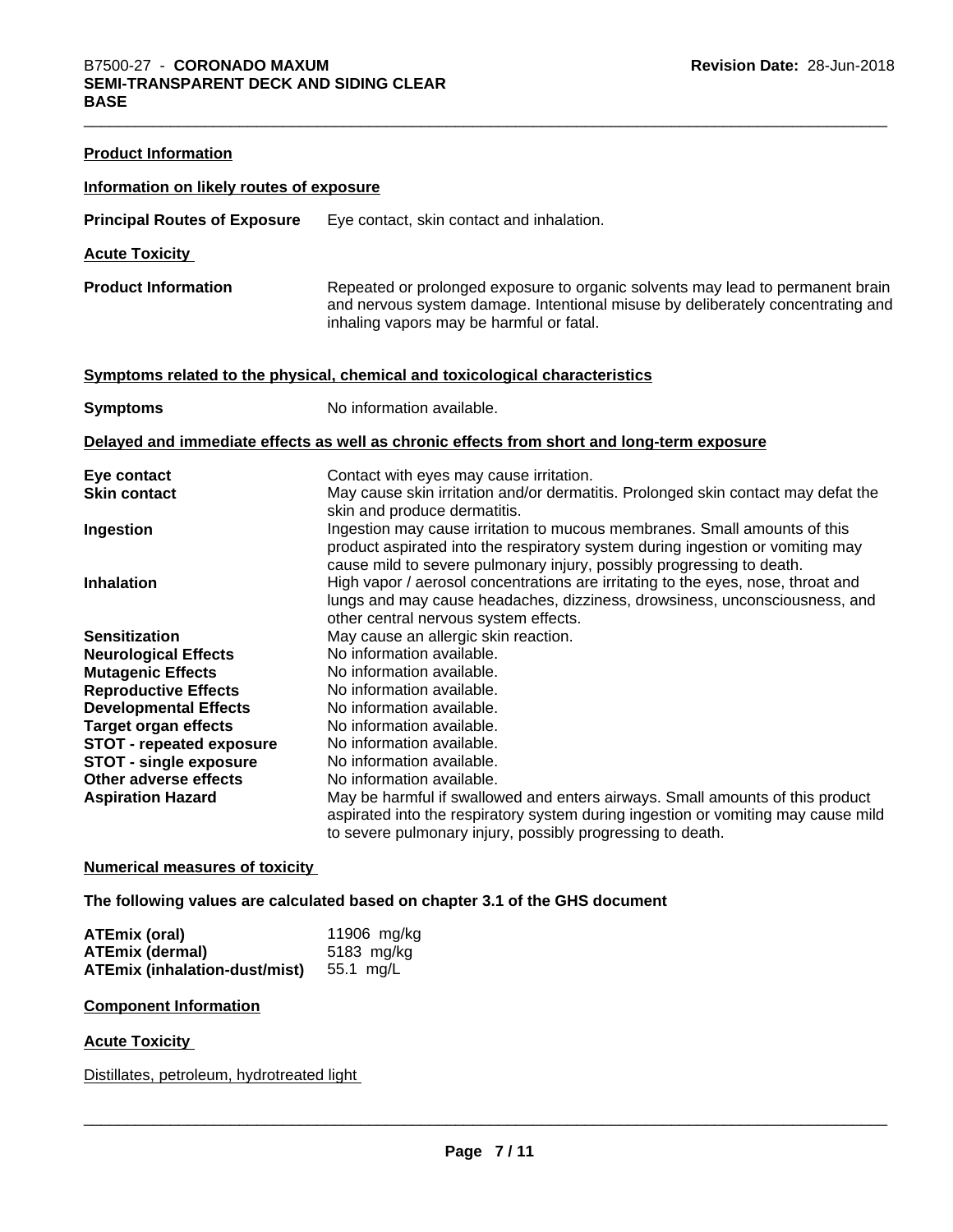# B7500-27 - CORONADO MAXUM<br>SEMI-TRANSPARENT DECK AND SIDING CLEAR<br>BASE **SEMI-TRANSPARENT DECK AND SIDING CLEAR BASE**

LD50 Oral: > 5,000 mg/kg (Rat) LD50 Dermal: > 3,000 mg/kg (Rabbit) Stoddard solvent LD50 Oral: > 5,000 mg/kg (Rat) LD50 Dermal: > 3160 mg/kg (Rabbit) LC50 Inhalation (Vapor): > 6.1 mg/L (Rat) 1H-Isoindole-1,3(2H)-dione, 2-[(trichloromethyl)thio]- LD50 Oral: 2636 mg/kg (Rat) LD50 Dermal: > 22600 mg/kg (Rabbit) LC50 Inhalation (Vapor):  $>$  5000 mg/m<sup>3</sup> 1,2,4-Trimethylbenzene LD50 Oral: 5000 mg/kg (Rat) LC50 Inhalation (Vapor): 18000 mg/m<sup>3</sup> (Rat, 4 hr.) Methyl ethyl ketoxime LD50 Oral: 930 mg/kg (Rat) LD50 Dermal: 200 µL/kg (Rabbit) LC50 Inhalation (Vapor): > 4.8 mg/L (Rat)

# **Carcinogenicity**

*The information below indicateswhether each agency has listed any ingredient as a carcinogen:.*

| <b>Chemical name</b>         | <b>IARC</b>          | <b>NTP</b> | <b>OSHA</b> |
|------------------------------|----------------------|------------|-------------|
|                              | 2B<br>Possible Human |            | Listed      |
| Cobalt bis(2-ethylhexanoate) | Carcinogen           |            |             |

• Cobalt and cobalt compounds are listed as possible human carcinogens by IARC (2B). However, there is inadequate evidence of the carcinogenicity of cobalt and cobalt compounds in humans.

# **Legend**

IARC - International Agency for Research on Cancer NTP - National Toxicity Program OSHA - Occupational Safety & Health Administration

**12. ECOLOGICAL INFORMATION**

# **Ecotoxicity Effects**

The environmental impact of this product has not been fully investigated.

# **Product Information**

# **Acute Toxicity to Fish**

No information available

#### **Acute Toxicity to Aquatic Invertebrates**

No information available

#### **Acute Toxicity to Aquatic Plants**

No information available

#### **Persistence / Degradability**

No information available.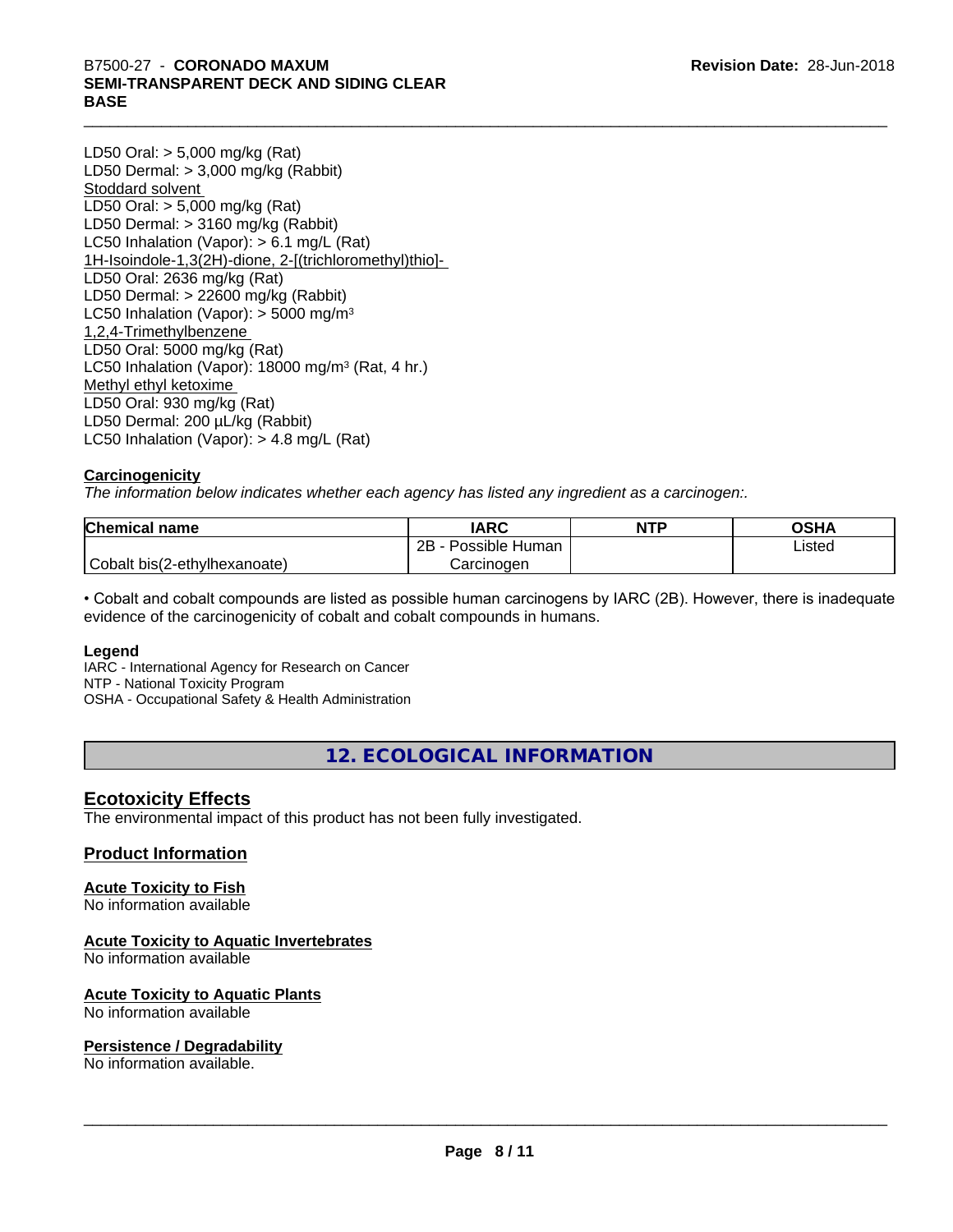There is no data for this product.

# **Mobility in Environmental Media**

No information available.

# **Ozone**

No information available

# **Component Information**

#### **Acute Toxicity to Fish**

Methyl ethyl ketoxime LC50: 48 mg/L (Bluegill sunfish - 96 hr.)

#### **Acute Toxicity to Aquatic Invertebrates**

Methyl ethyl ketoxime EC50: 750 mg/L (Daphnia magna - 48 hr.)

#### **Acute Toxicity to Aquatic Plants**

No information available

|                                | 13. DISPOSAL CONSIDERATIONS                                                                                                                                                                                               |
|--------------------------------|---------------------------------------------------------------------------------------------------------------------------------------------------------------------------------------------------------------------------|
| <b>Waste Disposal Method</b>   | Dispose of in accordance with federal, state, and local regulations. Local<br>requirements may vary, consult your sanitation department or state-designated<br>environmental protection agency for more disposal options. |
| <b>Empty Container Warning</b> | Emptied containers may retain product residue. Follow label warnings even after<br>container is emptied. Residual vapors may explode on ignition.                                                                         |

**14. TRANSPORT INFORMATION**

#### **DOT**

| <b>Proper Shipping Name</b> | <b>PAINT</b>                                               |
|-----------------------------|------------------------------------------------------------|
| <b>Hazard class</b>         |                                                            |
| UN-No.                      | UN1263                                                     |
| <b>Packing Group</b>        | Ш                                                          |
| <b>Description</b>          | UN1263, PAINT, 3, III, Marine Pollutant (Stoddard solvent) |

In the US this material may be reclassified as a Combustible Liquid and is not regulated in containers of less than 119 gallons (450 liters) via surface transportation (refer to 49CFR173.120(b)(2) for further information).

| <b>ICAO/IATA</b> | Contact the preparer for further information. |
|------------------|-----------------------------------------------|
| IMDG / IMO       | Contact the preparer for further information. |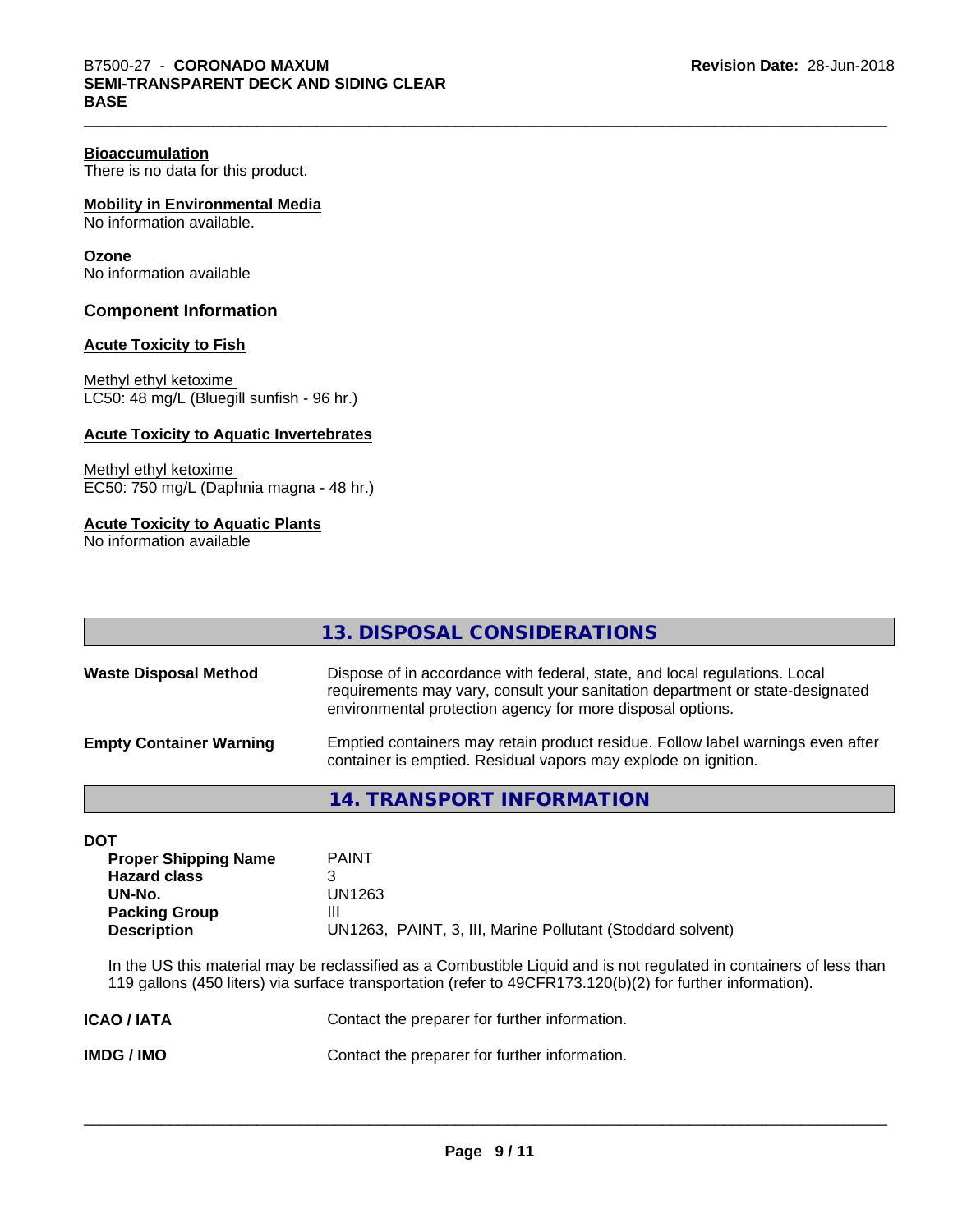# **15. REGULATORY INFORMATION**

# **International Inventories**

| <b>TSCA: United States</b> | Yes - All components are listed or exempt. |
|----------------------------|--------------------------------------------|
| <b>DSL: Canada</b>         | Yes - All components are listed or exempt. |

# **Federal Regulations**

#### **SARA 311/312 hazardous categorization**

| Acute health hazard               | Yes |  |
|-----------------------------------|-----|--|
| Chronic Health Hazard             | Yes |  |
| Fire hazard                       | Yes |  |
| Sudden release of pressure hazard | N٥  |  |
| Reactive Hazard                   | N٥  |  |

#### **SARA 313**

Section 313 of Title III of the Superfund Amendments and Reauthorization Act of 1986 (SARA). This product contains a chemical or chemicals which are subject to the reporting requirements of the Act and Title 40 of the Code of Federal Regulations, Part 372:

| <b>Chemical name</b>                                      | <b>CAS No.</b> | Weight-% | <b>CERCLA/SARA 313</b><br>(de minimis concentration) |
|-----------------------------------------------------------|----------------|----------|------------------------------------------------------|
| 1H-Isoindole-1,3(2H)-dione,<br>2-[(trichloromethyl)thio]- | 133-07-3       |          |                                                      |
| 1,2,4-Trimethylbenzene                                    | 95-63-6        |          | L.O                                                  |

**Clean Air Act,Section 112 Hazardous Air Pollutants (HAPs) (see 40 CFR 61)**

This product contains the following HAPs:

*None*

# **US State Regulations**

# **California Proposition 65**

**A** WARNING: Cancer and Reproductive Harm– www.P65warnings.ca.gov

# **State Right-to-Know**

| <b>Chemical name</b>        | <b>Massachusetts</b> | <b>New Jersey</b> | <b>Pennsylvania</b> |
|-----------------------------|----------------------|-------------------|---------------------|
| Stoddard solvent            |                      |                   |                     |
| 1H-Isoindole-1,3(2H)-dione, |                      |                   |                     |
| 2-[(trichloromethyl)thio]-  |                      |                   |                     |
| 1,2,4-Trimethylbenzene      |                      |                   |                     |

**Legend** X - Listed